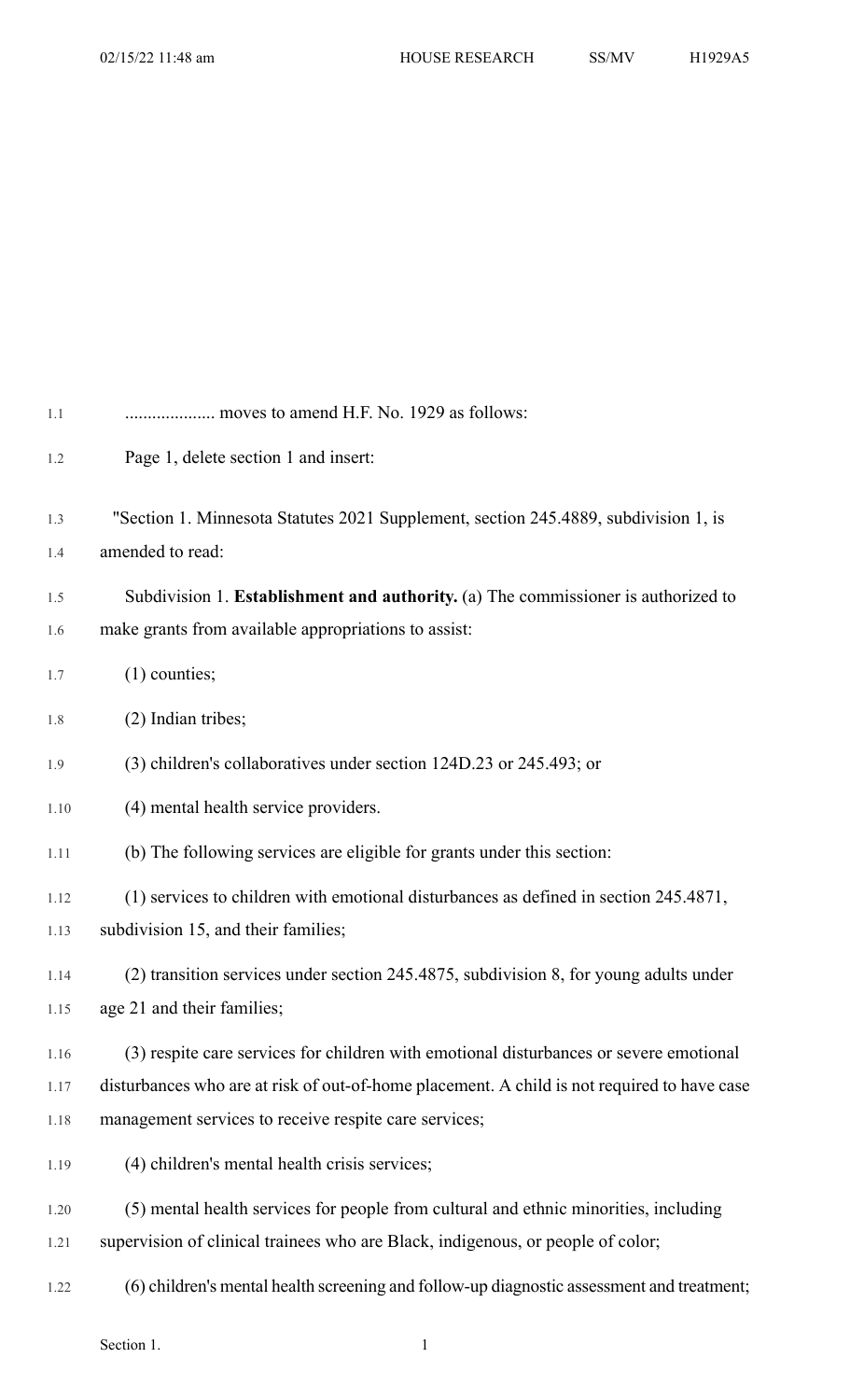| 2.1  | (7) services to promote and develop the capacity of providers to use evidence-based           |
|------|-----------------------------------------------------------------------------------------------|
| 2.2  | practices in providing children's mental health services;                                     |
| 2.3  | (8) school-linked mental health services under section 245.4901;                              |
| 2.4  | (9) building evidence-based mental health intervention capacity for children birth to age     |
| 2.5  | five;                                                                                         |
| 2.6  | (10) suicide prevention and counseling services that use text messaging statewide;            |
| 2.7  | (11) mental health first aid training;                                                        |
| 2.8  | (12) training for parents, collaborative partners, and mental health providers on the         |
| 2.9  | impact of adverse childhood experiences and trauma and development of an interactive          |
| 2.10 | website to share information and strategies to promote resilience and prevent trauma;         |
| 2.11 | (13) transition age services to develop or expand mental health treatment and supports        |
| 2.12 | for adolescents and young adults 26 years of age or younger;                                  |
| 2.13 | (14) early childhood mental health consultation;                                              |
| 2.14 | (15) evidence-based interventions for youth at risk of developing or experiencing a first     |
| 2.15 | episode of psychosis, and a public awareness campaign on the signs and symptoms of            |
| 2.16 | psychosis;                                                                                    |
| 2.17 | (16) psychiatric consultation for primary care practitioners; and                             |
| 2.18 | (17) providers to begin operations and meet program requirements when establishing a          |
| 2.19 | new children's mental health program. These may be start-up grants-;and                       |
| 2.20 | (18) intensive developmentally appropriate and culturally informed interventions for          |
| 2.21 | youth who are at risk of developing a mood disorder or experiencing a first episode of a      |
| 2.22 | mood disorder and a public awareness campaign on the signs and symptoms of mood               |
| 2.23 | disorders in youth.                                                                           |
| 2.24 | (c) Services under paragraph (b) must be designed to help each child to function and          |
| 2.25 | remain with the child's family in the community and delivered consistent with the child's     |
| 2.26 | treatment plan. Transition services to eligible young adults under this paragraph must be     |
| 2.27 | designed to foster independent living in the community.                                       |
| 2.28 | (d) As a condition of receiving grant funds, a grantee shall obtain all available third-party |
| 2.29 | reimbursement sources, if applicable."                                                        |
| 2.30 | Page 3, line 1, delete "PSYCHOTIC" and after "EPISODE" insert "PSYCHOSIS"                     |
| 2.31 | Page 3, line 2, delete "2022 and \$ in fiscal year" and delete "are" and insert "is"          |

Section 1. 2